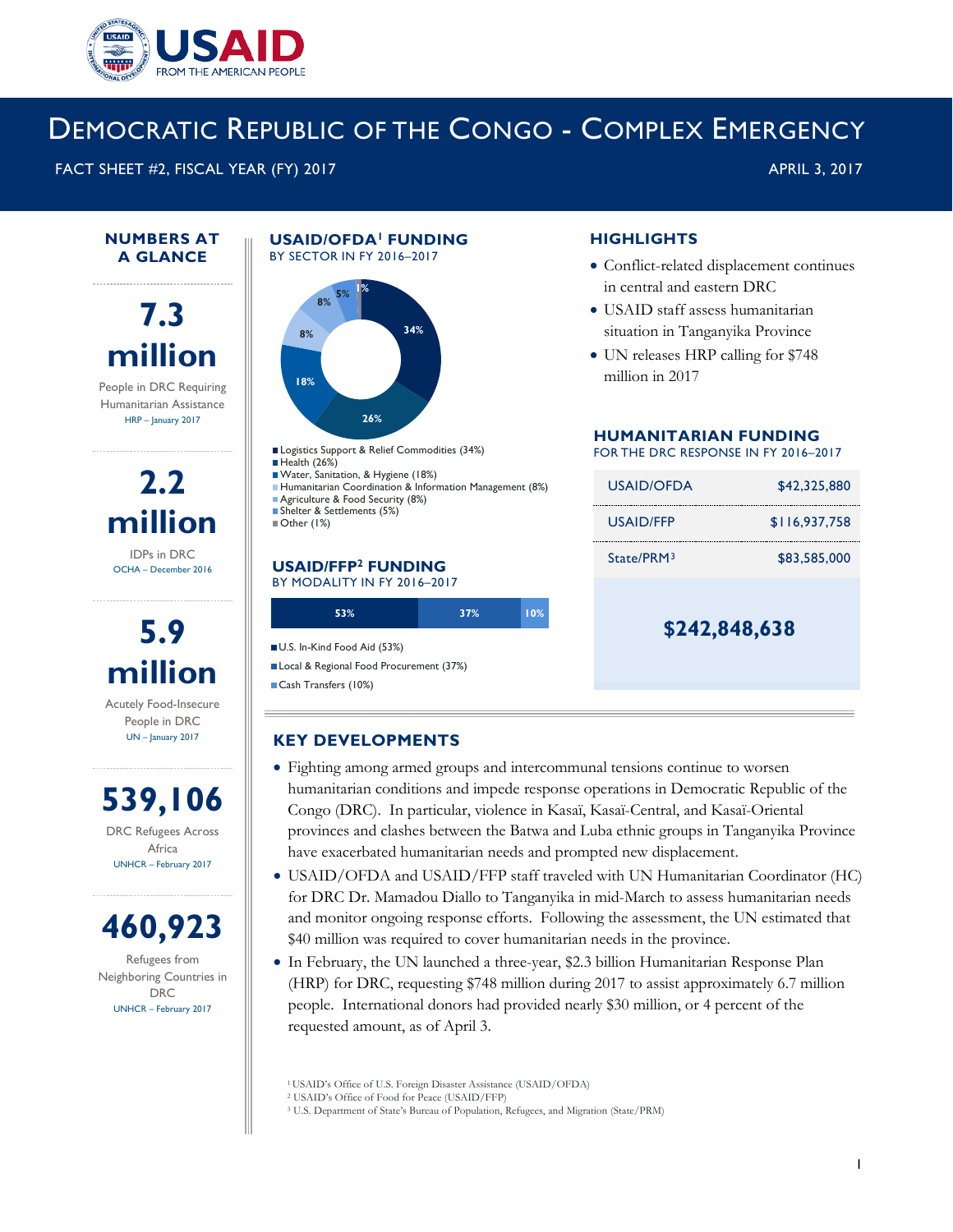### **DISPLACEMENT, HUMANITARIAN ACCESS, AND INSECURITY**

### *Current Situation*

- Beginning in August 2016, clashes between the Armed Forces of DRC (FARDC) and local armed groups erupted in Kasaï-Central's Dibaya Territory, and subsequently spread to neighboring Kasaï and Kasaï-Oriental. Violence in the three provinces had resulted in at least 600 deaths and displaced more than 200,000 people as of February 28, according to the UN. An estimated 600,000 people require humanitarian assistance, including access to primary health care services and acute malnutrition treatment; however, humanitarian access in the affected areas remains restricted due to continued insecurity and the presence of armed actors.
- FARDC and armed actors clashed in Kasaï-Central's Kananga city from March 14–17, prompting the UN Organization Stabilization Mission in DRC (MONUSCO) to release a statement expressing concern regarding the violence, including the disproportionate use of force and the targeting of civilians. On March 12, two international members of the UN Group of Experts and four Congolese support staff went missing while traveling in Kasaï-Central, according to international media. On March 28, UN Secretary-General António Guterres reported that MONUSCO staff had found the bodies of the UN personnel near Kananga, and called on the Government of DRC (GoDRC) to conduct a thorough investigation of the situation.
- Populations fleeing conflict in South Sudan continue to seek refuge in DRC. As of March 19, DRC hosted more than 72,800 South Sudanese refugees, according to the Office of the UN High Commissioner for Refugees (UNHCR). State/PRM recently provided UNHCR \$3.1 million to assist South Sudanese refugees in DRC and \$20.2 million to support refugee and internally displaced persons (IDP) emergency assistance in DRC, including health, protection, shelter, and water, sanitation, and hygiene (WASH) interventions.

### *Tanganyika Province*

- Intercommunal conflict and armed clashes continue to prompt population displacement in Tanganyika, which hosted approximately 370,000 IDPs as of December 2016, according to the UN Office for the Coordination of Humanitarian Affairs (OCHA). During the week of March 13, USAID/OFDA and USAID/FFP staff traveled with HC Diallo and the Humanitarian Country Team—comprising representatives from the UN, international organizations, and nongovernmental organizations (NGOs)—to Tanganyika's Kalemie and Manono territories to assess humanitarian needs and monitor ongoing response efforts. Following the assessment, HC Diallo released a statement calling for increased humanitarian assistance in response to ongoing violence in Tanganyika. The UN estimates that \$40 million is required to assist conflict-affected households in the province, including \$20 million to meet the most urgent humanitarian needs.
- USAID partners are responding to humanitarian needs resulting from heightened tensions and increased conflict in Tanganyika. For example, USAID/OFDA partner Première Urgence is distributing emergency relief commodities to an estimated 2,400 conflict-affected individuals. Additionally, through a jointly-funded USAID/OFDA and USAID/FFP program, Catholic Relief Services (CRS) continues to provide both food assistance and relief commodities to IDPs in Tanganyika. Between October and December 2016, CRS reached approximately 18,400 beneficiaries with relief commodity kits, more than 8,000 people through food distributions, and nearly 1,100 people with cash assistance. Furthermore, USAID/OFDA partner Oxfam/Great Britain (Oxfam/GB) is supporting nearly 190,000 vulnerable people with emergency WASH assistance in eastern DRC, including Tanganyika.

### **FOOD SECURITY AND RELIEF COMMODITIES**

• Conflict in eastern DRC continues to trigger population displacement and limit access to livelihoods, resulting in acute food insecurity, according to the USAID-funded Famine Early Warning Systems Network (FEWS NET). FEWS NET expects households in the eastern provinces to experience Stressed—IPC 2—or Crisis—IPC 3—levels of food insecurity through at least May, due to insecurity and residual effects of climatic shocks.[4](#page-1-0) Additionally, escalating

<span id="page-1-0"></span><sup>4</sup> The Integrated Food Security Phase Classification (IPC) is a standardized tool that aims to classify the severity and magnitude of food insecurity. The IPC scale, which is comparable across countries, ranges from Minimal—IPC 1—to Famine—IPC 5.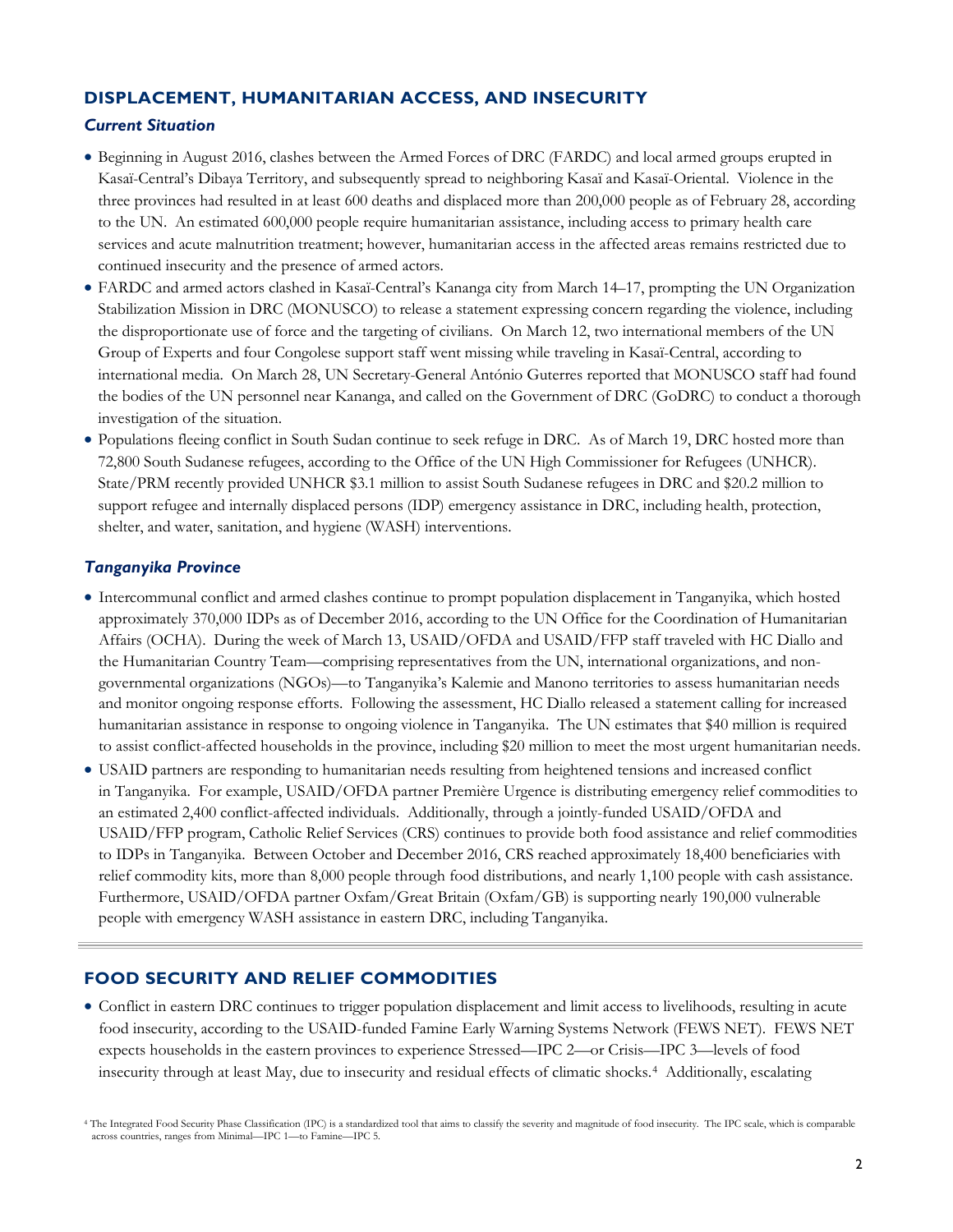conflict in Kasaï, Kasaï-Central, and Kasaï-Oriental will likely result in increased food prices and limited access to food during the July-to-September growing season, exacerbating already poor humanitarian conditions.

- In mid-February, the GoDRC and the UN confirmed the presence of fall armyworm—an invasive caterpillar species from the Americas—in the southeastern provinces of Haut-Katanga, Haut-Lomami, Lomami, Lualaba, South Kivu, and Tanganyika. A FEWS NET team had previously conducted an assessment in Kalemie and South Kivu's Uvira Territory in early January, noting that fall armyworm likely caused approximately 20 percent of maize crop loss during the January-to-March planting season, while the remaining damage was largely due to delayed rainfall. The team expects more detail regarding fall armyworm's effect on maize production in the affected areas toward the end of May. In early March, the GoDRC's Ministry of Agriculture authorized the first nationwide campaign to assess the effect of fall armyworm on the upcoming May-to-June harvest and improve the availability of information across the country.
- In coordination with USAID/FFP partner the UN World Food Program (WFP), a local NGO began emergency food distributions in Haut-Lomami's Malemba-Nkulu Territory on February 27, reaching more than 26,000 IDPs and other vulnerable people with cooking oil, maize flour, and legumes. The UN reports that WFP remains the only major food security actor with access to Haut-Lomami, Haut-Katanga, and Lualaba, due to insecurity. WFP plans to conduct general food distributions to address acute malnutrition, while supporting community-based food programs to help vulnerable groups diversify income sources, rebuild community assets, and restore livelihoods. USAID/FFP recently contributed \$29.7 million to WFP to supply more than 15,500 metric tons (MT) of food commodities to vulnerable populations in eastern DRC.
- USAID/OFDA and USAID/FFP partner Samaritan's Purse is responding to humanitarian needs among displaced and conflict-affected people in North Kivu's Beni Territory and neighboring Ituri Province's Irumu Territory. Since October 2016, the organization has provided approximately 30,300 people with relief commodities and nearly 40,400 people with emergency food assistance. Samaritan's Purse is also providing agricultural assistance to more than 2,500 vulnerable households with vouchers for seeds and tools supplied through agricultural fairs.

#### **HEALTH**

- On February 14, the UN World Health Organization (WHO) declared an end to the yellow fever outbreak in DRC, as health actors had not recorded a case of the disease since July 2016. The outbreak, which began in Angola in December 2015, spread to DRC in March 2016. WHO reported nearly 3,000 suspected cases, 81 laboratory-confirmed cases and 16 deaths during the outbreak. In 2016, WHO and the GoDRC vaccinated 10.7 million people in the capital city of Kinshasa against yellow fever, providing immunity against the disease for at least 12 months.
- Despite the volatile operating environment, USAID/OFDA partner Medair continues to provide emergency health care services to vulnerable populations in Beni, Irumu and Ituri's Mambasa Territory. With nearly \$3 million in ongoing USAID/OFDA assistance, Medair has trained 625 health workers and supported more than 162,000 beneficiaries with emergency health response activities in eastern DRC.

#### **OTHER HUMANITARIAN ASSISTANCE**

- On February 10, the UN launched a three-year, \$2.3 billion HRP, the first multi-year HRP for DRC, which aims to address humanitarian needs resulting from protracted conflict. The HRP requests \$748 million to assist approximately 6.7 million people in DRC in 2017, including approximately 2.1 million IDPs, 1.5 million people in need of protection services, nearly 500,000 acutely malnourished children, and other vulnerable populations who lack access to health care services, safe drinking water, and shelter. The 2016 HRP for DRC received nearly \$415 million, representing approximately 60 percent of the \$690 million requested, according to the UN. As of April 3, donors had provided nearly \$30 million to the 2017 HRP, or 4 percent of the requested amount.
- In 2016, the governments of Belgium, Ireland, Luxembourg, the Netherlands, and the UK contributed approximately \$6 million to the DRC Humanitarian Fund—a pooled fund managed by OCHA—to support cholera prevention and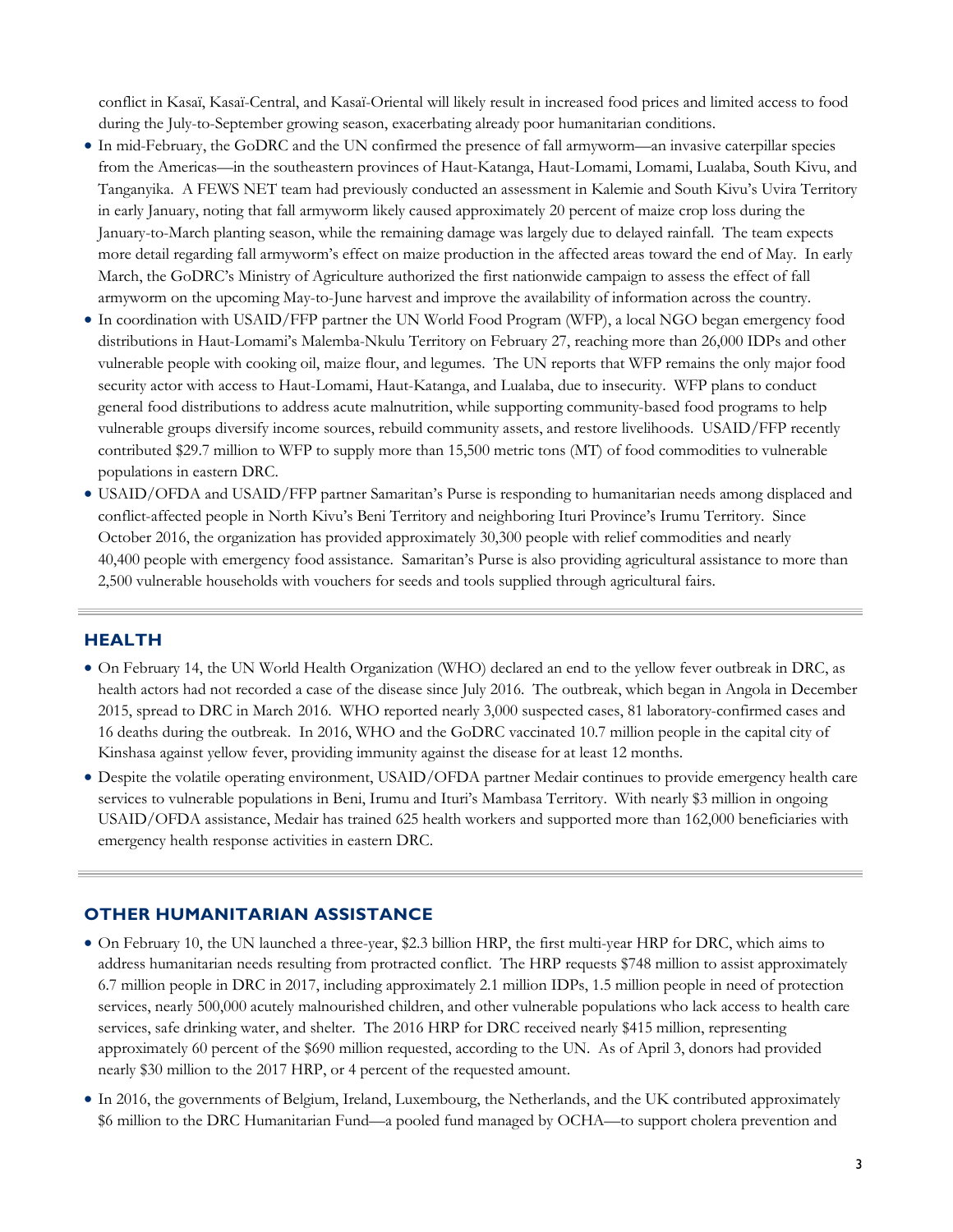treatment efforts, according to the UN. With Humanitarian Fund support, relief actors, including Adventist Development and Relief Agency, Lutheran World Federation, Oxfam/GB, and the UN Children's Fund (UNICEF), established 43 new cholera treatment facilities and rehabilitated nearly 50 facilities to respond to the ongoing cholera outbreak in DRC. Oxfam/GB also distributed critical WASH items, including water purification tablets, and conducted hygiene promotion activities in churches, hospitals, markets, and schools.

# **2016–2017 TOTAL HUMANITARIAN FUNDING\***

PER DONOR



\*Funding figures are as of April 3, 2017. All international figures are according to OCHA Financial Tracking Service and based on international commitments during calendar years 2016 and 2017, while USG figures are according to the USG and reflect USG commitments based on FY 2016 and FY 2017, which began on October 1, 2015, and October 1, 2016, respectively.

# **CONTEXT**

- Despite the implementation of a peace agreement in 2003, fighting between forces loyal to the GoDRC and various armed entities, including the Allied Democratic Forces, Mai-Mai militants, and the Democratic Forces for the Liberation of Rwanda, has contributed to high levels of insecurity and population displacement in eastern DRC.
- Violence, restricted humanitarian access, poor infrastructure, forced recruitment into armed groups, and reduced access to agricultural land and traditional markets have contributed to the deterioration of humanitarian conditions in DRC and triggered mass internal displacement and refugee outflows.
- In response to ongoing humanitarian needs, on October 6, 2016, U.S. Ambassador James C. Swan reissued a disaster declaration for the complex emergency in DRC for FY 2017.

| <b>IMPLEMENTING PARTNER</b>     | <b>ACTIVITY</b>                                                                    | <b>LOCATION</b> | <b>AMOUNT</b> |
|---------------------------------|------------------------------------------------------------------------------------|-----------------|---------------|
| <b>USAID/OFDA<sup>2</sup></b>   |                                                                                    |                 |               |
| <b>OCHA</b>                     | Humanitarian Coordination and Information<br>Management                            | Countrywide     | \$1,000,000   |
|                                 | Program Support                                                                    |                 | \$189,003     |
| <b>TOTAL USAID/OFDA FUNDING</b> |                                                                                    |                 | \$1,189,003   |
| <b>USAID/FFP3</b>               |                                                                                    |                 |               |
| <b>WFP</b>                      | 15,590 MT of In-Kind Emergency Food Assistance                                     | Eastern DRC     | \$29,690,200  |
|                                 | 35,399 MT of Local and Regional Procurement of<br><b>Emergency Food Assistance</b> | Eastern DRC     | \$24,759,916  |
| <b>TOTAL USAID/FFP FUNDING</b>  |                                                                                    |                 | \$54,450,116  |
| <b>STATE/PRM</b>                |                                                                                    |                 |               |

#### **USG HUMANITARIAN FUNDING FOR THE DRC RESPONSE IN FY 20171**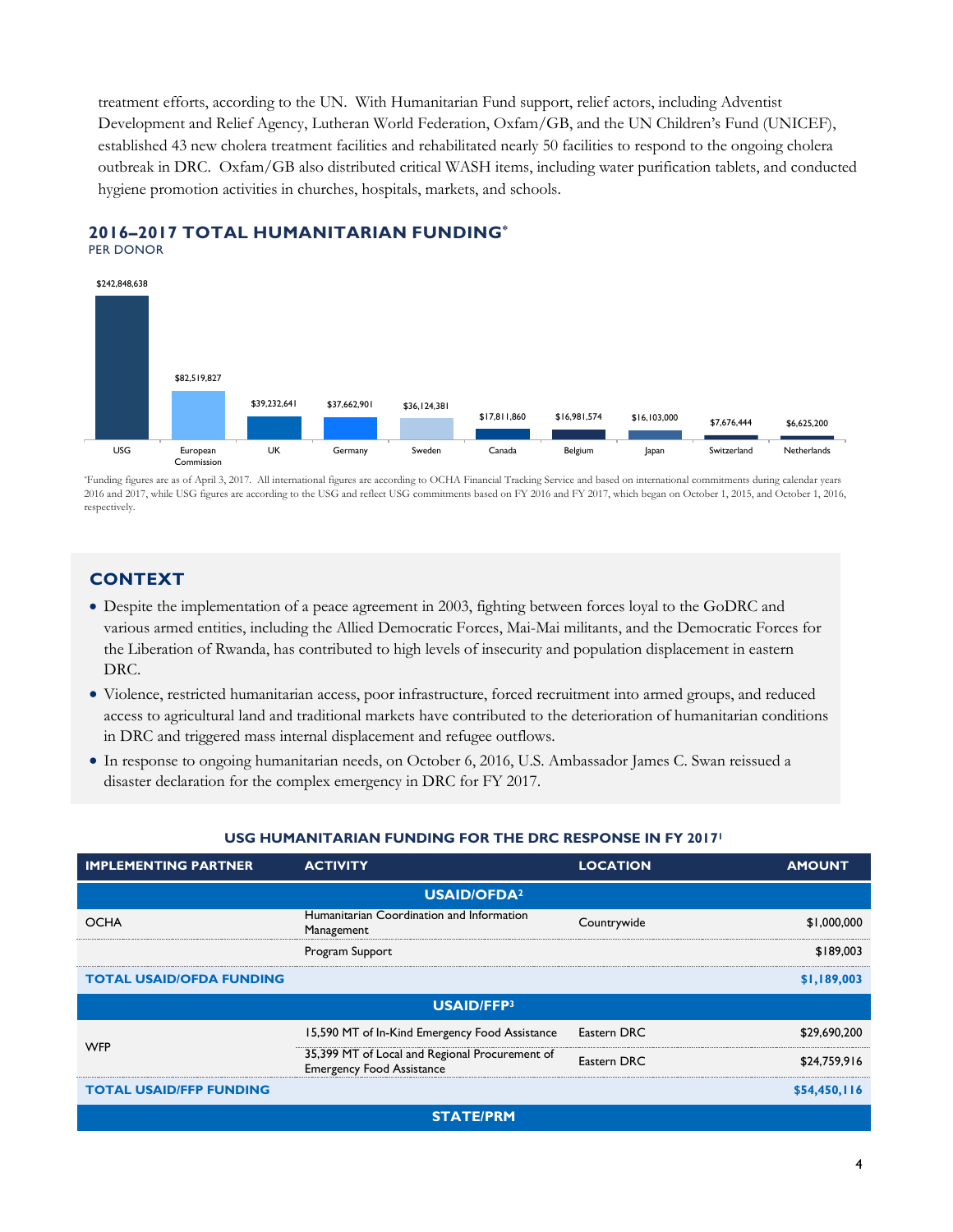| <b>UNHCR</b>                                                   | Global Appeal for Refugees and IDPs in DRC                   | Countrywide  | \$20,200,000 |
|----------------------------------------------------------------|--------------------------------------------------------------|--------------|--------------|
|                                                                | Supplementary Appeal in Response to South<br>Sudan Situation | Countrywide  | \$3.100,000  |
| UN Humanitarian Air Service (UNHAS)                            | Logistics Support and Relief Commodities                     | Countrywide  | \$975,000    |
| <b>TOTAL STATE/PRM FUNDING</b>                                 |                                                              |              | \$24,275,000 |
| TOTAL USG HUMANITARIAN FUNDING FOR THE DRC RESPONSE IN FY 2017 |                                                              | \$79,914,119 |              |

### **USG HUMANITARIAN FUNDING FOR THE DRC RESPONSE IN FY 2016**

| <b>IMPLEMENTING PARTNER</b>                                 | <b>ACTIVITY</b>                                                                                               | <b>LOCATION</b>                                           | <b>AMOUNT</b> |
|-------------------------------------------------------------|---------------------------------------------------------------------------------------------------------------|-----------------------------------------------------------|---------------|
|                                                             | <b>USAID/OFDA<sup>2</sup></b>                                                                                 |                                                           |               |
| Agency for Technical Cooperation and<br>Development (ACTED) | Logistics Support and Relief Commodities                                                                      | South Kivu                                                | \$1,021,552   |
| <b>CRS</b>                                                  | Economic Recovery and Market Systems, Logistics<br>Support and Relief Commodities, Shelter and<br>Settlements | Haut-Katanga, Haut-Lomami,<br>Lomami, Lualaba, Tanganyika | \$2,200,310   |
| Concern                                                     | Agriculture and Food Security, Logistics Support<br>and Relief Commodities, Shelter and Settlements           | Eastern DRC                                               | \$1,192,946   |
| Handicap International                                      | Logistics Support and Relief Commodities                                                                      | North Kivu                                                | \$1,242,628   |
| International Medical Corps (IMC)                           | Health                                                                                                        | North Kivu                                                | \$3,700,000   |
| International NGO Safety Organization<br>(INSO)             | Humanitarian Coordination and Information<br>Management                                                       | North Kivu, South Kivu                                    | \$550,000     |
| International Organization for Migration<br>(IOM)           | Humanitarian Coordination and Information<br>Management, Protection, Shelter and Settlements                  | Eastern DRC                                               | \$2,300,000   |
| International Rescue Committee (IRC)                        | Health                                                                                                        | North Kivu, South Kivu                                    | \$1,582,602   |
| Medair                                                      | Health                                                                                                        | Ituri, North Kivu                                         | \$2,958,574   |
| Mercy Corps                                                 | WASH                                                                                                          | North Kivu                                                | \$1,700,000   |
| <b>OCHA</b>                                                 | Humanitarian Coordination and Information<br>Management                                                       | Eastern DRC                                               | \$1,000,000   |
| Oxfam/GB                                                    | <b>WASH</b>                                                                                                   | Eastern DRC                                               | \$3,450,000   |
| Première Urgence                                            | Agriculture and Food Security, Logistics Support<br>and Relief Commodities                                    | North Kivu, Tanganyika                                    | \$1,100,000   |
| Samaritan's Purse                                           | Agriculture and Food Security, Logistics Support<br>and Relief Commodities                                    | Bas-Uélé, Haut-Uélé, Ituri, North<br>Kivu, Tshopo         | \$2,400,000   |
| Save the Children/U.S. (SC/US)                              | Health                                                                                                        | North Kivu                                                | \$1,548,710   |
| UNHAS                                                       | Logistics Support and Relief Commodities                                                                      | Eastern DRC                                               | \$5,000,000   |
| <b>UNICEF</b>                                               | Health, Logistics Support and Relief Commodities,<br><b>WASH</b>                                              | Eastern DRC                                               | \$5,390,000   |
| Welthungerhilfe (WHH)                                       | Agriculture and Food Security                                                                                 | North Kivu                                                | \$829,753     |
| World Relief International (WRI)                            | Agriculture and Food Security, Logistics Support<br>and Relief Commodities                                    | North Kivu                                                | \$1,046,107   |
|                                                             | Program Support                                                                                               |                                                           | \$923,695     |
| <b>TOTAL USAID/OFDA FUNDING</b>                             |                                                                                                               |                                                           | \$41,136,877  |
| USAID/FFP3                                                  |                                                                                                               |                                                           |               |
| <b>ACTED</b>                                                | Food Vouchers, Local and Regional Food<br>Procurement                                                         | South Kivu                                                | \$2,058,804   |